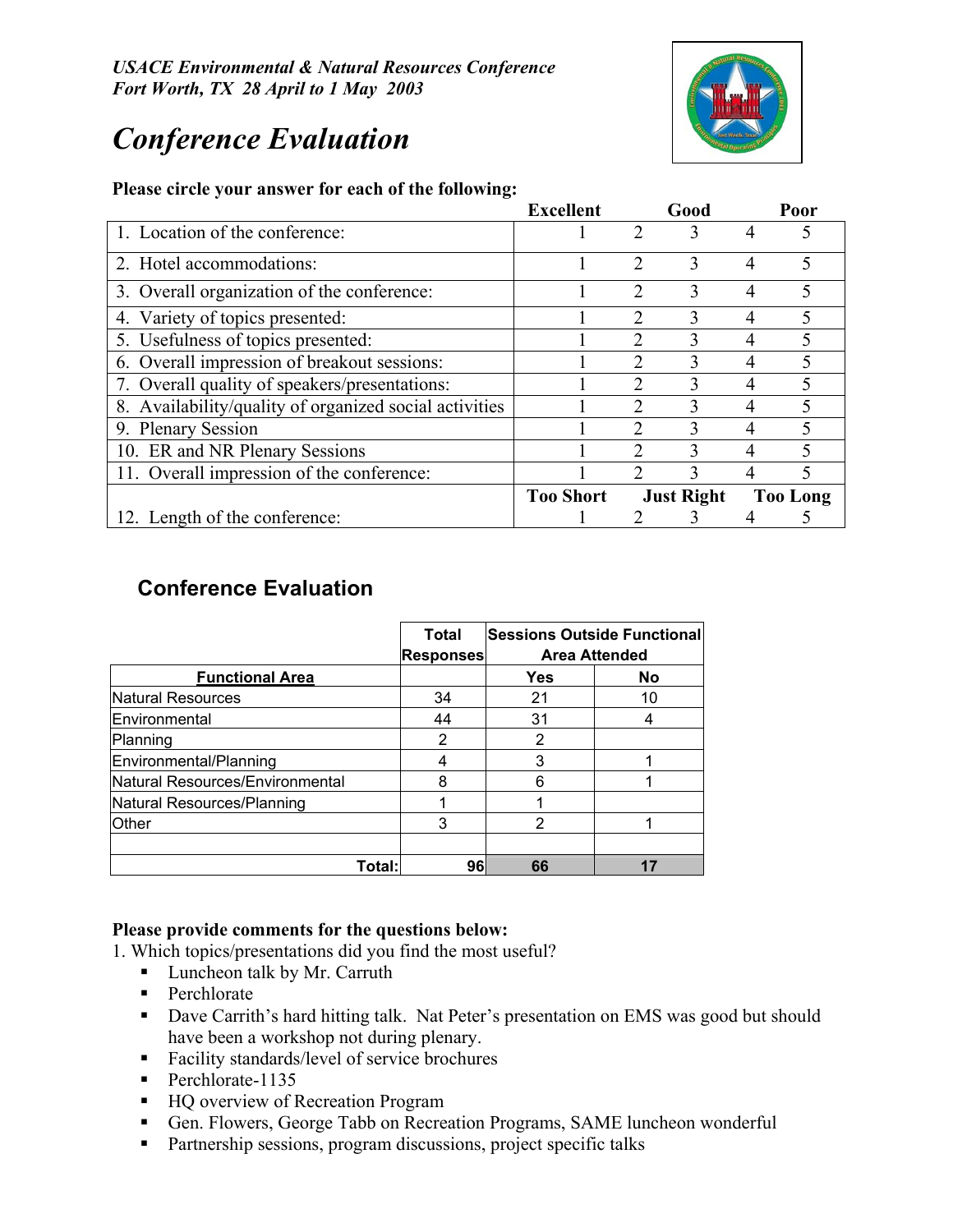- Site remediation and site investigation sessions
- Student Conservation Association and IMBA and Recreation Program update
- Upper Mississippi emp. Yazoo Backwater Area project and restoration, partnerships recreation program
- Perchlorate-TPP
- Liked the shoreline management with innovative approaches and programs to deal with private exclusive use. Erwin Topper was an excellent speaker not slick just honest and frank. GPS was also GREAT!
- Enjoyed the general, old timers  $\&$  new tech. Items
- Stewardship support program, accessibility data management, GIS, Natural Resources Inventory, NRM Information System, EMS, EOP's
- $-$  EMS & EOP
- Some of the more general subject matter topics.
- **CISM, NRM Info Systems, Recreation Standard Brochure**
- **Perchlorate and militarily unique contaminants/sites talks and contaminated sediments** sessions
- Environmental compliance
- **Environmental Stewardship and partnership**
- **Sediments**
- I'm not sure about useful. I'll wait and see, but the most inspiring was Jim Wadell's about learning from the Indians.
- HQ Perspective/policy updates/agency trends
- General Flowers was very interesting. EMS since that appears to be our future.
- **ECC Stuff**
- NVMP vegetation
- NRM History! LTG Flowers; Luncheon speaker; a few breakouts
- Closure of operable unit I, Northway Staging field, Alaska
- Rec brochures, Bioengineering in shoreline erosion, ERGO Assessment Fundamentals
- $-$  EMS
- **Environmental compliance**
- All NR presentations I attended were very relevant and useful. (inventory, shoreline stabilization, bird conservation, stewardship advisory team, Sydney Lanier SMP, tools for evaluating land use.)
- Treatment technologies, WQ monitoring, Ecosystem restoration, EOP, Environmental regulations, EMS, Sediments, site characterization
- Chlorinated solvent DNAPL extent characterization (Triad approach)
- Recreation facilities/Just level of service, ADMS, Recreation Program, NRM Info Systems
- I can honestly say that all breakout sessions  $\&$  plenary sessions were terrific  $\&$  directly applicable to my job. LTG Flowers session was excellent as was NWF presentation thought-provoking.
- **Ecosystem/Environmental Modeling, Invasive Problems**
- General Flowers EOP Presentation
- ECC Issues, ERGO, ERM, EOP's
- Partnership Issue  $&$  Initiatives, Stewardship program
- As an ICC of course the Environmental Resource, Gateway , Chief Talk excellent
- Camden…AR
- Those involving HTRW & Rad issues—Good to hear what type of activities are going on in other districts  $\rightarrow$  good info sharing
- Chief of Engineers
- **Tech info; success stories**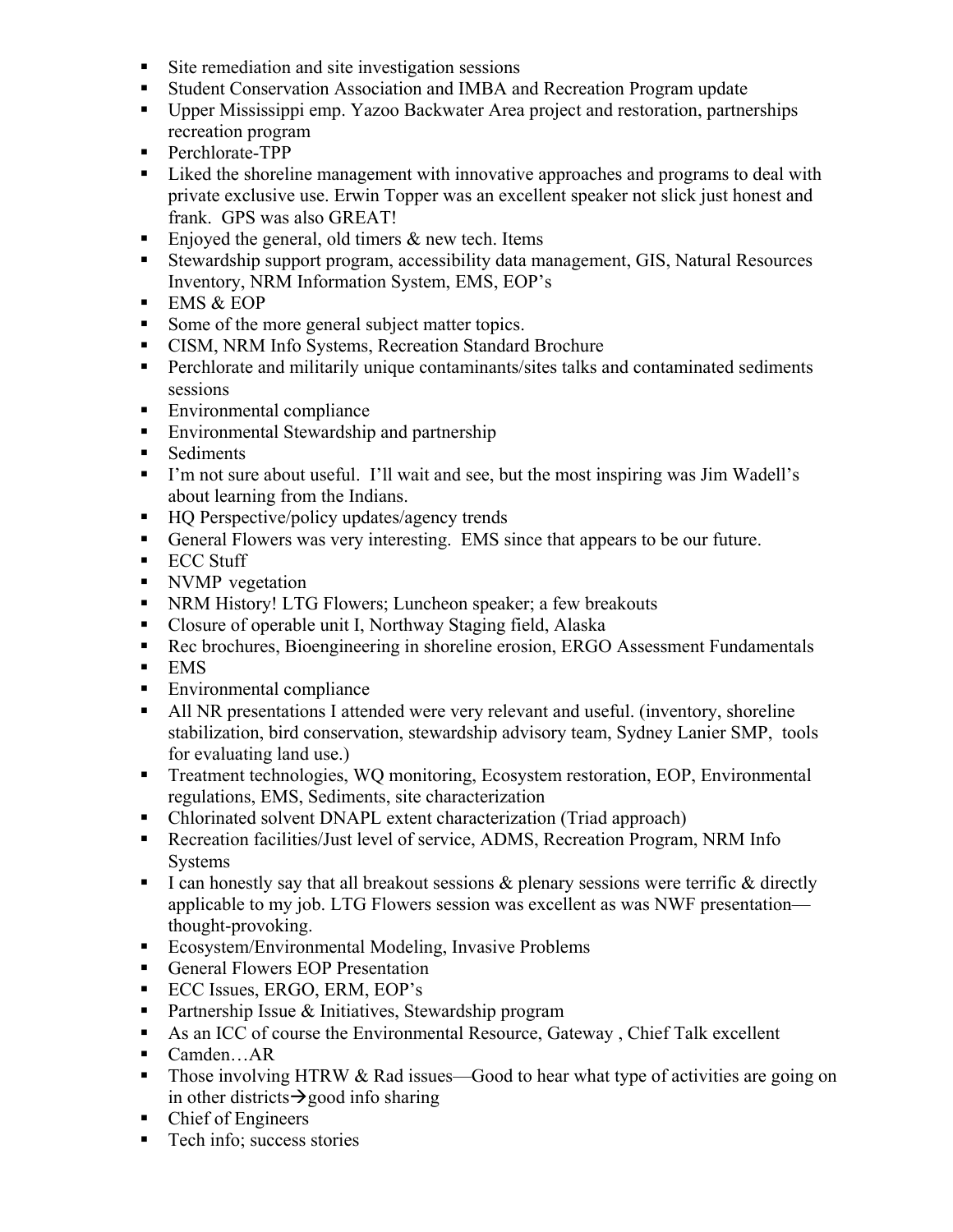- The discussion on EOP and how we need to involve it in our projects
- The recreation and environmental stewardship sessions, natural resources level 1  $& 2$ inventory, recreation standard brochures
- Sediments-environmental
- Site remediation/characterization
- $\blacksquare$  All!
- **LTG Flowers speech**
- **EMS** basics for EC; Regional ERGO Approach (RATS); EC NRM Gateway; ECC Overview; Information overload for ECCs
- Environmental restoration and developing issues such as perchlorates
- General Flower's presentation was excellent. Great to hear about the EOPs directly from him.
- General is always a good presenter and makes me proud of the organization
- Native American topics
- EC-NRM Gateway, OMBIL, ECC overview, ERGO Assessment Fundamentals, NRM Info Systems
- Sediments/dredging; HTTW characterization
- Culture, ecological, restoration
- **Managing ECC Info overload, ECC Forum EC/NRM Gateway**
- Facility standards for recreation
- Chemists lab selection, CIXO-OE, LTG Flowers Speech
- REC. (Justified) Level of service, Shoreline Mgt., Rec. Trends, NRM Info. Systems, the opening comment from LTG> Flowers was encouraging.
- EOP, perchlorate, remediation of chlorinated solvents
- All sessions attended were beneficial (Rec. Trends OMBIL, shoreline, EIS)
- **ECC/OMBIL**
- **Environmental compliance**
- All, that I attended.
- NRM History session, Information overload for ECC's, Rec. Brochure standards
- $\bullet$  OE & perchlorate
- (Most of those I chose to attend), Gen. Flowers hopeful message set a positive theme
- Inventories, care gating
- $-$  EMS
- 2. Which topics/presentations did you find the least useful?
	- I thought all had some inherent value
	- EOP  $&$  Emergencies—How to incorporate EOP into all phases of emergencies. All areas of EOP—debris, HTRW, and levee work
	- NR too long
	- "Incorporating the EOP's into Master Planning" speakers were good, however by the title "incorporating" I thought it would be- how to and it was more of a comparison of the similarities.
	- **Much of the HTRW info**
	- Question the guest speaker. Sounded as if he did not really know corps.
	- None of the NRM topics, but several of the environmental topics, site specific. Nevertheless, all were well prepared.
	- ECO restoration
	- Stewardship support program development
	- All were pertinent and useful.
	- **Sediments**
	- Plenary remarks by HQ counsel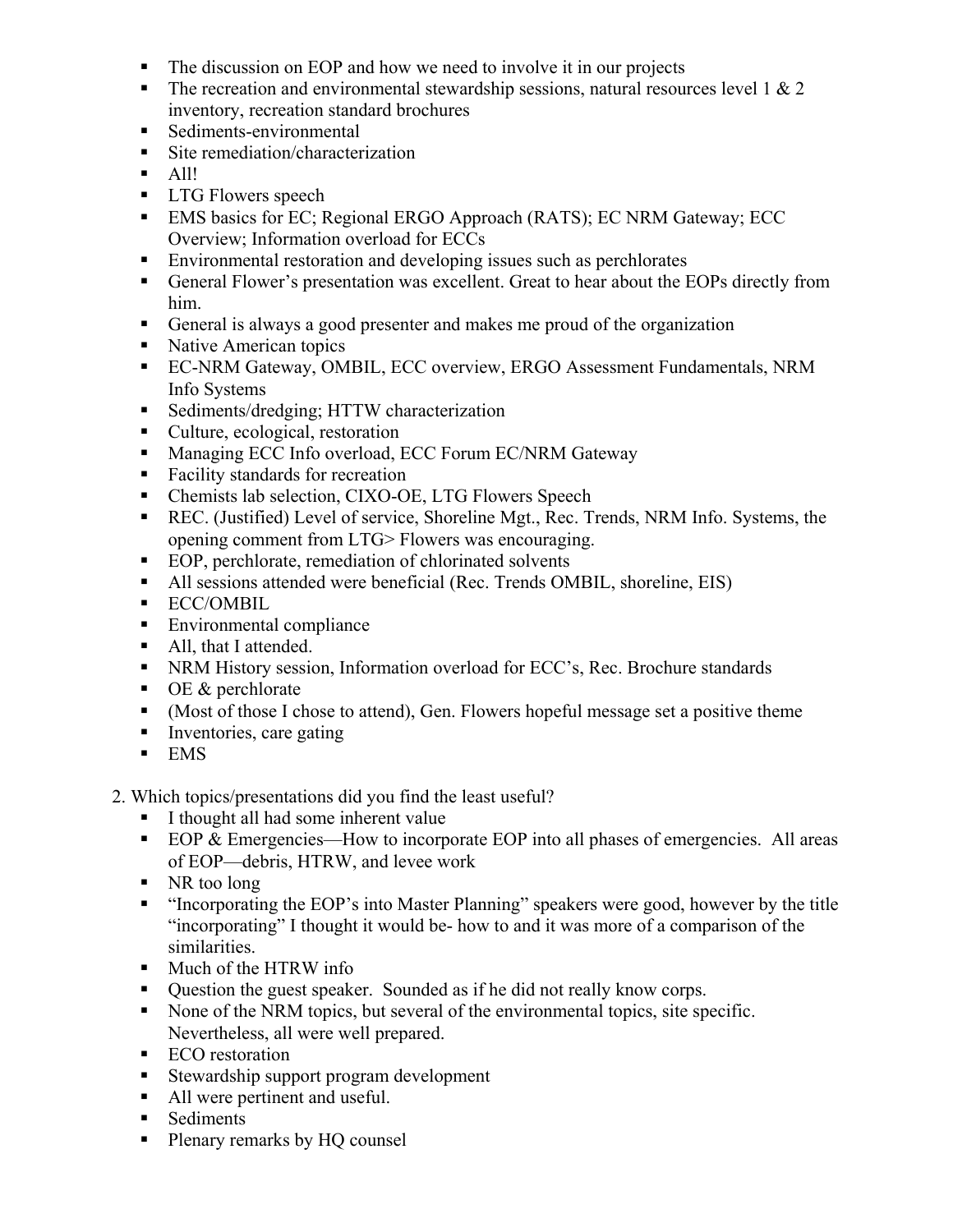- Toss up between replacement speaker for chief counsel and Janice Smith EMS presentation
- Jack Mahon was boring. Lost audience after 5 minutes. If Anderson is no better, don't include HQ counsel perspective next year.
- Site remediation
- All I attended were good.
- All excellent
- David Currant
- NRM uniforms??
- Last part of first plenary; ER closing plenary (some parts)
- **EOPs**
- The guy from NWF
- None that I attended
- Plenary lawyer…too much replication
- National wildlife speaker
- Plenary
- **Water safety**
- Historic jet fuel releases
- Guest speaker from National Wildlife federation  $\&$  extreme views on corps projects. Very few positive views, mostly corps bashing. Made digestion difficult. The lunch (food) was delightful, but he was not!! Was a real downer during a very positive conference.
- Gateway EC- too difficult to teach intricacies—concentrate only on capabilities....critical stress mgt. Should be presented by qualified person(s) who could FIRST Responds what are symptoms, who are rescuers, what is role  $&$  responsibilities of employer, employee, & training….
- Chief Counsel presentation
- Development of a database profile of vendor experience in in-situ chemical oxidation projects
- Lewis & Clark session
- UXO
- The more narrow  $&$  focused purely technical presentations are an "either-or" situation; I either was highly interested or highly not interested in topic.
- Some of the highly technical ER topics were not as valuable to me because I am farther away from the field in a division office
- They were all useful. Could not make it to all of them.
- The extremely technical-down in the weeds-limited applicability to other situation topics
- Public outreach, native American culture, holistic watershed modeling
- With all due respect to Ms. Smith, I found her plenary session talk on EMS to be of very little value. She told us what EMS would do for us, what it wasn't, etc., but she never clearly described or defined what EMS actually is.
- Chief counsel remarks
- Recreation trends/ recreation impacts
- There were too many. The ER sessions were too short with two in each time slot. Many topics were not related to the theme
- EMS-hoped for more info.
- All presentations were good  $\&$  useful. I like the concept of small breakout sessions.
- 3. What topics were not presented or addressed that you think should have been included?
	- Field trip to environmental site, map to rooms in brochure
	- EPA trends for remediation/ "state of the art"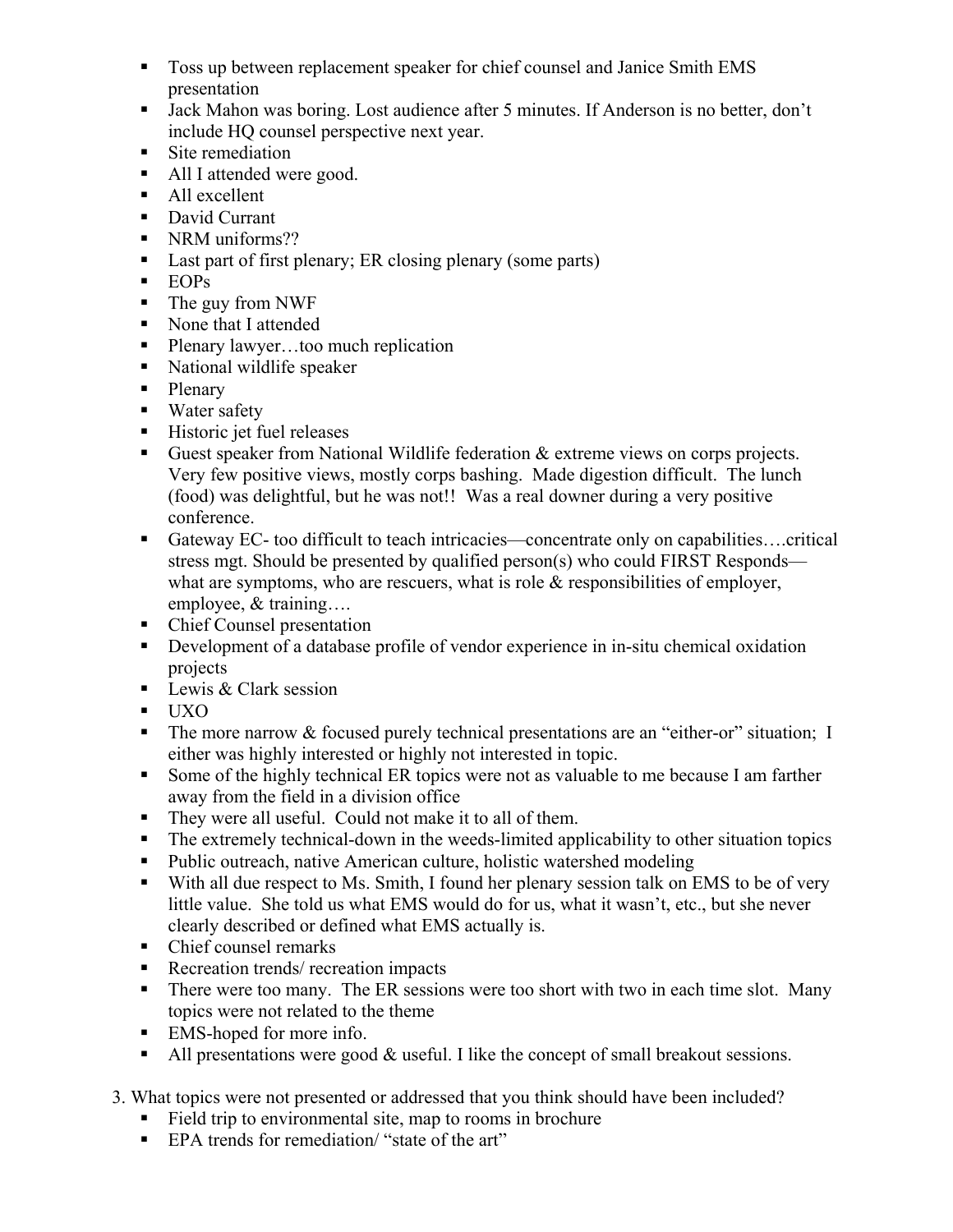- **Speakers from USFW, ESA, EPA**
- Conservation, erosion control, habitat improvement
- Incoming Chief of Ops,  $HQ$ , would have been nice.
- More on the practice of environmental resolution and more hands-on workshop
- The "commercial business license" program developed in Huntington district would be an excellent topic for future meetings
- **More on implementing EOPs in existing projects and planning**
- **More on implementing EOP in existing projects and planning**
- Dealing with encroachments-policy-management should be willing to make an honest stand here-THEY NEVER HAVE. Not wanting to argue the point with Mr. Page. It is not a money issue, it is a political issue. When the Corps could have spend \$150.00 to define a section of boundary that actually cost the corps over \$5,000 to resolve an encroachment-then it is not about the money. It is about choices: doing what is HARD BUT RIGHT vs. politics. If we as stewards are not willing to define and defend the boundaries of these resources then our esteem title rings hollow, indeed.
- There was a wide-range of topics that covered critical areas
- Cross-functional roles and responsibilities of the ECC throughout the District
- There should have been some focus on expanded role of state 7 federal regulators maybe info on new or update Corps guidance affecting these programs.
- A breakout on visitor assistance—national perspective would have been nice
- I'd like to see some more about EQ
- Need more cultural resources presentations
- Very basic topics on pollutants, laws, hazardous waste
- Project management issues were not advanced
- **Corps automated external defibrillator evaluation**
- Vision planning—where will we be in 5 years
- $I$  was very happy with the NR presentations
- Did not see any regulatory tracks...our corps reg. Program is big part of EOP. Many of these decisions have dramatic envir. impacts on public and USACE Org.
- $\blacksquare$  Security issues
- The chief discussed a couple of districts with EOP implementation success—integrating across all functional areas. Progress report on what they did and how it is going would be good using speeches from different PDTs or stovepipes
- How to work with HQ and OMB on issues
- Corps participation with Iraq rebuild
- Something on "P2"
- **Engineering**
- Water supply and wastewater treatment, and privatization issues. These were the original environmental fields.
- Complete coverage
- OMBIL and why we don't use it too much
- Need were on what the districts are doing (practical applications) in environmental areas and less on research
- **More specifics on EOP integration into Corps procedures**
- More success stories
- Radiation chemistry, geochemistry constraints on HTRW-OE
- None. However, something on future priorities and directions for NRM would have been nice.
- Not enough technology development and case studies and economic side of restoration
- **Perfect for time but would have liked 2012 Report discussion**
- Protecting public water supplies (our lakes-what can we do!)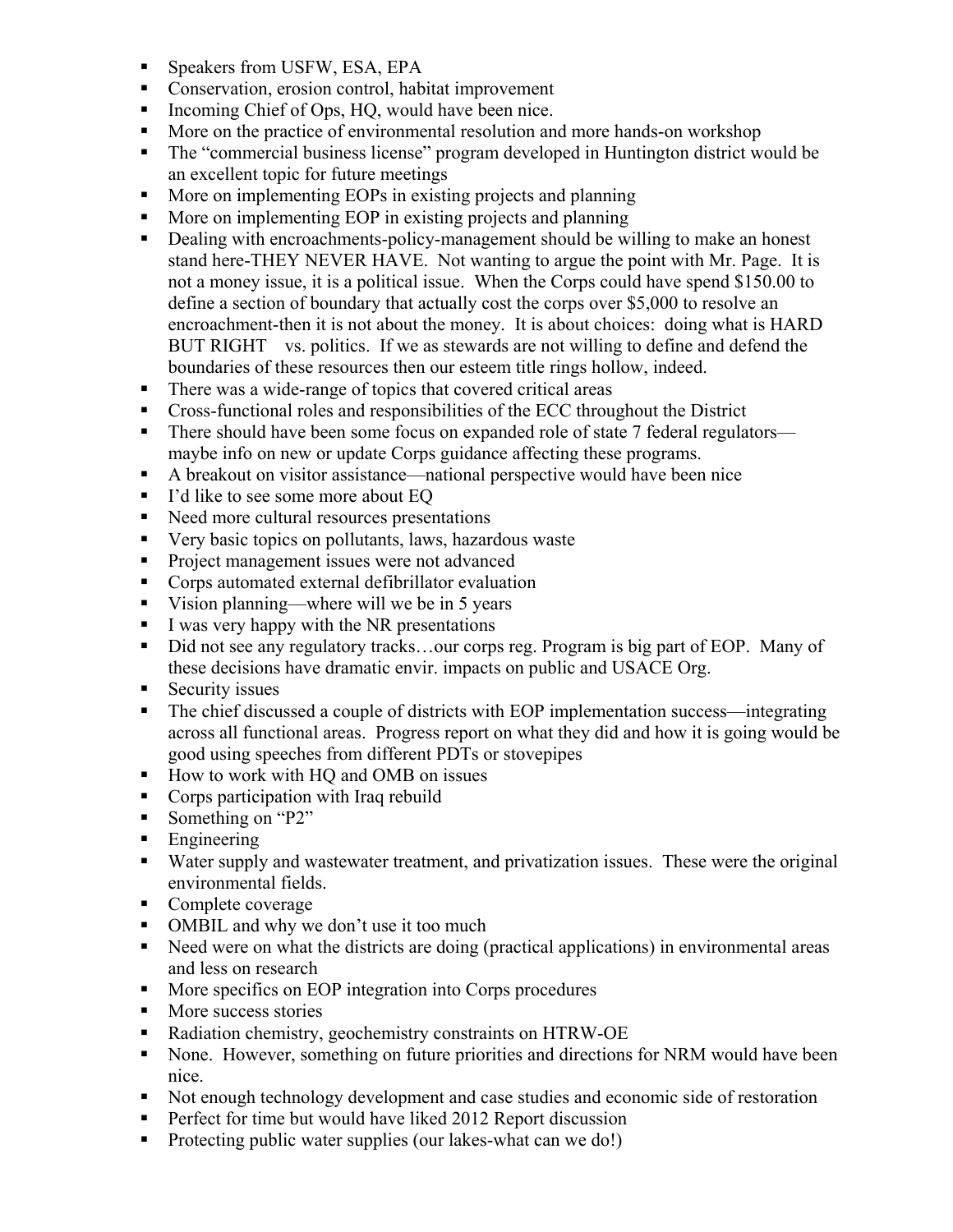- More on Corps 2012
- EOP and emergencies--How to incorporate EOP into all phases of emergencies. All areas of EOP-debris, HTRW and levee work
- 4. What did you like about the conference?
	- **Just about everything**
	- Breakout sessions were great. Icebreaker was good. Breakout session length was perfect!!
	- It was well planned. All meeting rooms appeared appropriate for number of attendees, nice hotel and location
	- Great opportunity to network
	- Networking. First time attendee.
	- Chief's address and town hall
	- Everything—especially seeing the retirees that participated, special thanks to Scott Jarson.
	- Speakers, location, organization, presentation coordination
	- Networking with other corps employees
	- Always an excellent opportunity to network
	- Great location, great talks
	- It was well organized
	- Great location—felt very safe in Ft. Wroth, great topics and presenters
	- Access to meeting rooms from hotel rooms was good, variety of picks
	- Great location
	- Well organized, variety of topics. Proper breaks
	- Well organized in a location. Ft. Worth was conducive to meet other corps employees and network with them
	- $\blacksquare$  Mix of topics
	- **Weather**
	- Seeing/meeting with teammates from all districts
	- LTG Flowers keynote address provided command direction. Appreciate exhibitors providing refreshments during breaks and icebreaker. Having all environmental design/construction/Ops & resource managers come together to discuss envir. Issues, projects, challenges & successes.
	- Sessions kept on time
	- Everything from the quality of presentations and exhibits to the location.
	- Strong NR presence
	- Variety of breakouts, exhibits
	- Portfolio pad, food  $&$  exhibitors' giveaways
	- The oral history of NRM program
	- Great participation
	- Able to share information
	- Size –should not be much larger/liked follow up of electronic publishing of presentations
	- The fact that it included both HTRW and natural resources
	- Location was great. Combining ER/NR—good idea.
	- variety of breakout sessions
	- Wide variety of breakout topics/sessions and Meeting rooms were the right size
	- Attempt to combine environmentally oriented functions. Outside speeches, including the mayor of that little town in AK.
	- The networking opportunities
	- Oral history session!
	- Talking with others—exchanging ideas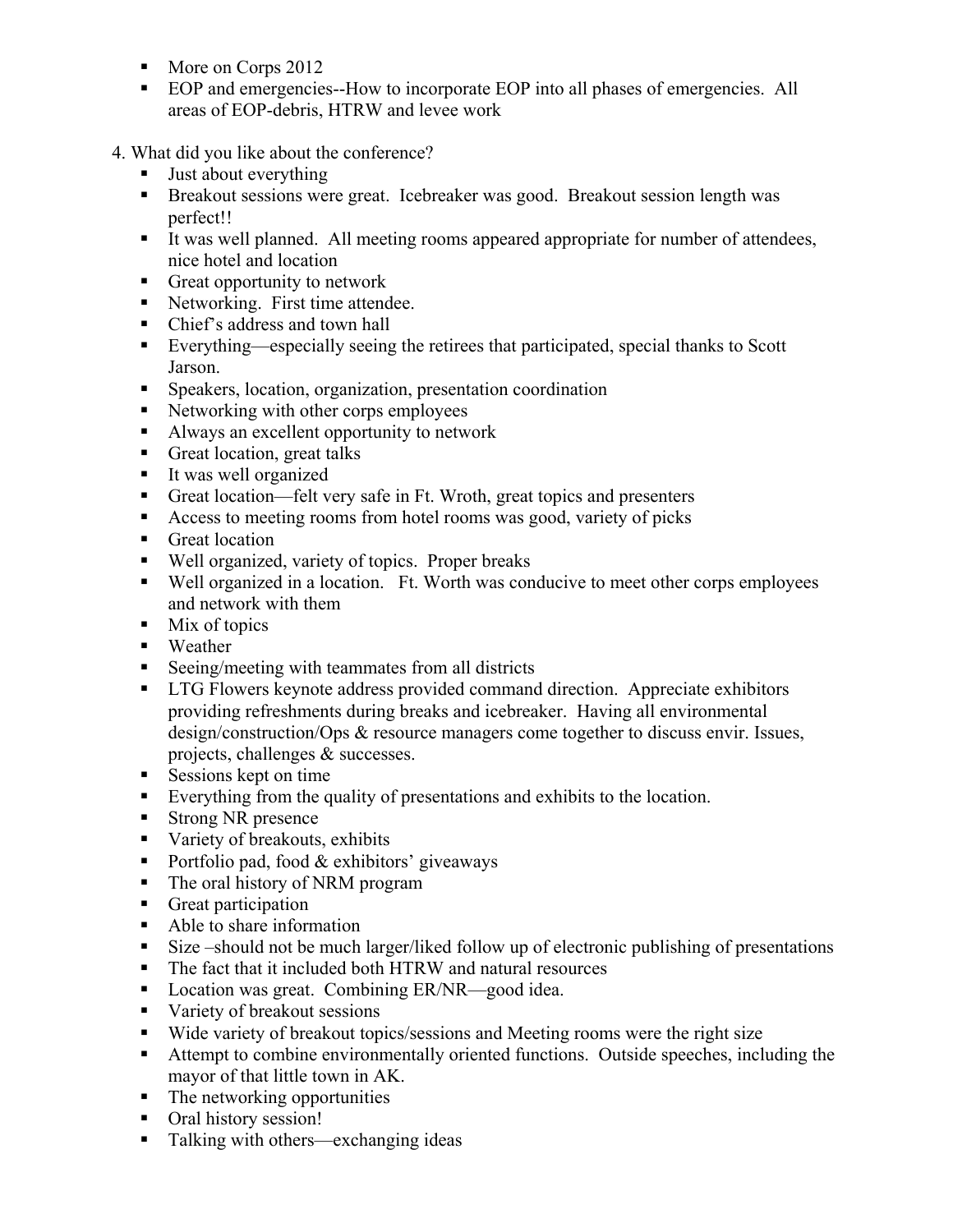- Variety and applicability of topics
- Variety/professionalism of concurrent session presentations, history session, icebreaker. Website worked great! Best national conference in years.
- Many good talks outside my usual area
- Chance to interact with people from throughout the Corps. Size of the facility was good.
- Gen. Flowers talk; pig picture on transformation
- Good and useful material presented; well-run and well-organized /good conference site
- Meeting other resource managers and sharing ideas/The wealth of information from the breakout sessions and vendors
- **Sharing of ideas/networking**
- The cross-pollination between environmental and natural resources
- Electronics over paper—Great!
- As usual the interaction of participants
- Good facilities, accessibility by foot to many downtown amenities. Good restaurants, clean city, good climate.
- Excellent location/good variety of topics
- Great conference!
- Better organized, greater variety topics, and better talks than last meeting in Portland
- The key speakers—Gen. Flowers, David Carruth, Skidboot/ meeting attendees
- Breakout sessions where you can learn of many different topics, I especially enjoy them, vs. the plenary sessions
- Wide participation district, division, and HQ personnel
- I could travel between HTRW and ecological restoration workshops. Also, I got to interact with natural resources people
- Opportunity to meet fellow professionals, share ideas
- Seeing work being done around the country in the natural resources/environmental arena
- Good selection of topics, sometimes hard to decide which to attend
- Breadth of info/subjects
- Very good get together for renewal of acquaintances and general discussions of mutual interests.
- The conference provided informative sessions to benefit my project execution.
- $\blacksquare$  High level of some presentations
- Good mixture of CE stuff
- Diversity of topics, great that LTG Flowers could attend
- Networking…. speakers/topics/hotel
- $\blacksquare$  The variety of choices in sessions
- Networking
- Flexible
- Good meeting rooms, easy access
- Quality of discussions, atmosphere of positive talker
- Ouality presentations and presenters
- **Multiple tracks gives attendees choice of what's relevant to them**
- Location and variety of breakout sessions
- Gen. Flowers presentation and discussion as well as other HQ
- 5. What did you not like about the conference?
	- **Breakout rooms were too small. Three sessions were missed due to over-crowding**
	- Conference rooms temperature and size
	- ER Breakout rooms were too small! Especially for the TPP presentation. Not enough time to move between presentations-and then they were half-way completed when we got there.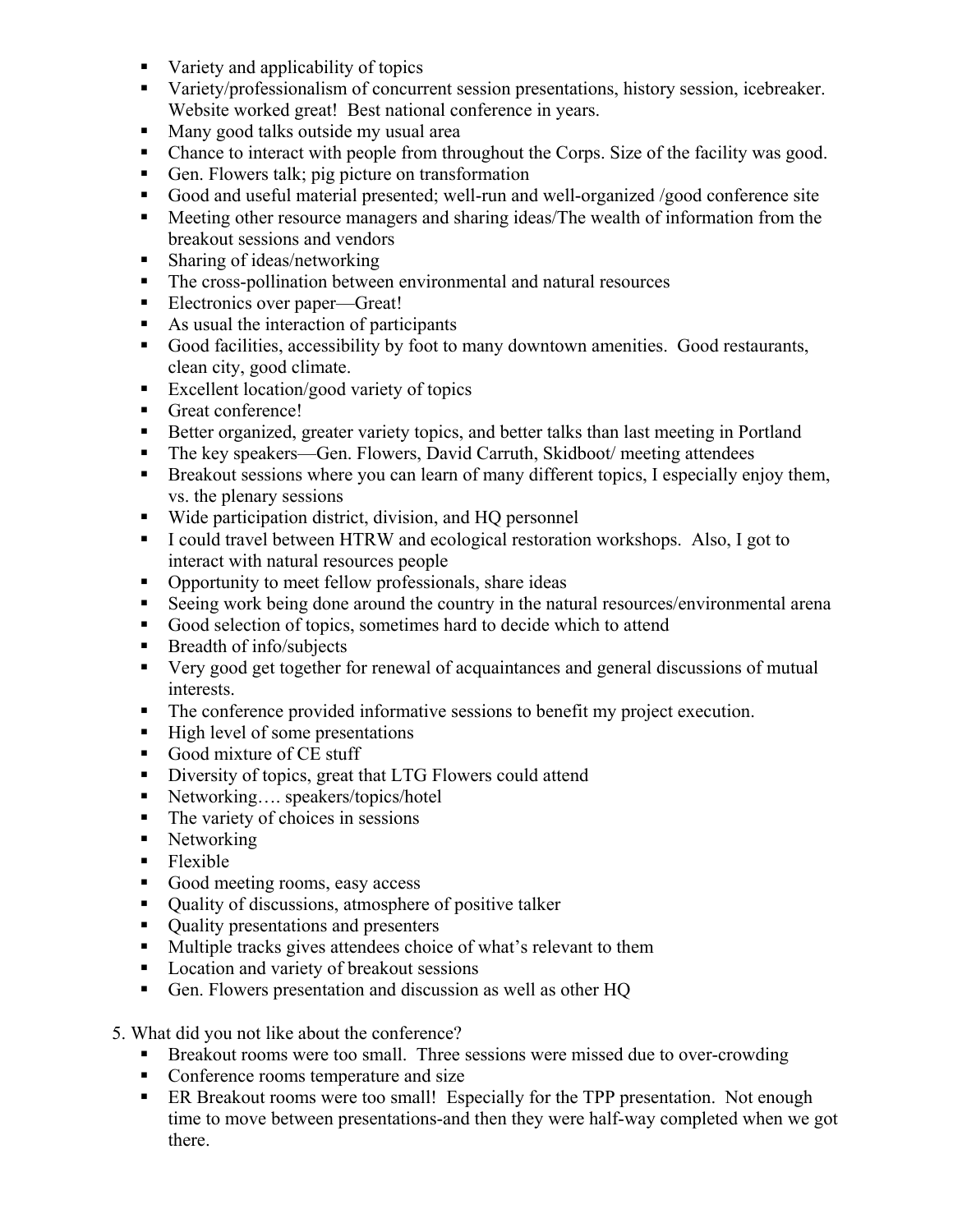- Nothing—it was all excellent. The attention to details was obvious. The exhibitors were excellent.
- Other than Gen Flower's address, the first morning was the pits!! Everything discussed was going to discussed in breakout sessions
- Some of the rooms were too small
- Small breakout rooms
- Guest speaker at Wednesday lunch
- Too many concurrent sessions. I was unable to attend recreation stewardship sessions due to time conflicts with environmental compliance
- David Carruth's speech was way too long. He is a good speaker, but he lost his audience after the first 30 minutes.
- Too much time between ER presentations, ER—apparently too much time allotted, not enough speakers
- Rooms were too small for number of people attending presentations. Too many people equal warm with no A/C.
- We need to try and mix some ER and NR topics to get more corps culture exposure
- Not enough social events
- Too many technical workshops and too many ER workshops, should cut down
- National wildlife speaker
- Bring the coffee out at 7:00am rather than 10am
- No field trip opportunities
- Seemed to be little interaction between ER and NR folks (did not see NR attendees at ER sessions)
- **Length**
- Robert Anderson's remarks with no visuals-actually with a visual on the screen left over from the previous presenter—incredible!
- Too short
- Only happens every 2 years, should be annual
- **Luncheon** food
- Not enough slots available
- Temperature control in rooms was not good
- Unclear tie to the theme of EOP. Mike Klosterman's briefing should/could have been in initial plenary.
- No straight answers on FAIR Act,  $3^{rd}$  wave, outsourcing
- **Lots of information-but no discussion of policy change**
- Staying at the Clarion Hotel
- Nothing!
- Some of the breakout rooms were too cramped for the size of the conference
- The segregation/distinction between ER and NR
- Rooms for NR breakouts were a little small
- Chairs in rooms (breakout sessions) were too close. Could have utilized space in rear of rooms and decrease the aisle space to spread chairs.
- Hotel amenities could have been better
- Schedule was confusing—many of the ER topics were too technical. Some weren't as technical as their titles sounded (thank goodness).
- The room used for lunch on Wednesday could have been larger
- $\blacksquare$  No specific complaints
- Hard copy proceedings containing abstracts would have been helpful. EN breakout sessions were not identified with topics and presenters
- Distance between airport and conference…nervous about flights and shuttle. Needed to get tax-exempt forms in folders & distributed to attendees.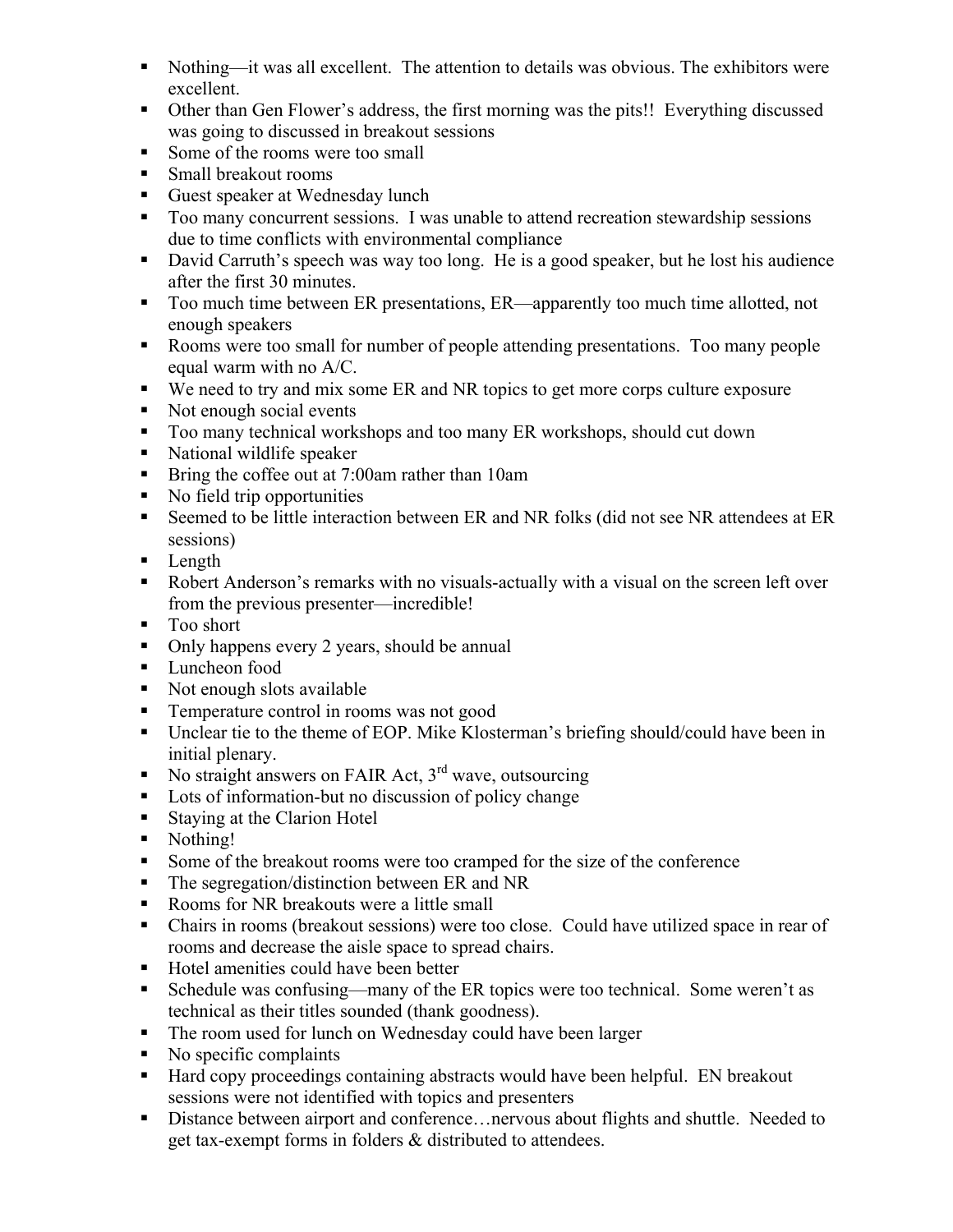- My only concern was having too many great programs to choose from.... But, I consider that to be progress and not a negative.
- The layout of the agenda was initially a little confusing
- Too short
- Luncheon-could have done without
- Also good balance of exhibitions for both environmental and NRS
- I Just I couldn't get to all the sessions I wanted, guess we need to have another
- Conflicts between several "must-see" presentations
- David Carruth! He could have presented his speech in a positive way
- Citizen C room was so hot that I had to leave sessions that I really wanted to hear
- Availability of additional restaurants was only fair. Hotel costs were a bit high, especially added costs for phone calls.
- Carruth sounds like an environmental ambulance chaser who has no real desire to come to the Corps table
- 6. What suggestions do you have for the next conference?
	- Don't change format. Leave an hour or so gap between end of conference and hotel checkout time
	- Make sure all presentations are loaded and A/V difficulties are ironed out at least one day prior to each presentation. Thanks!
	- A little earlier this year!
	- Continue to work to provide a conference as good as this and the last one
	- NO EOPs
	- **Memphis or New Orleans**
	- Less general sessions and more breakout sessions
	- Keep the good work up
	- Locate where there are other activities—too remote
	- Don't pay a speaker to trash the Corps
	- Meeting rooms little larger
	- Schedule recreation and stewardship sessions at different times. In may cases these areas work hand in hand and can be beneficial for NRM staff to attend both sessions
	- Have fewer breakout sessions but then have them repeat their session at another time. There were so many good topics often you had to make a hard choice. It would be very helpful if you could provide a simple map of the restaurant sights within walking distance of the hotel.
	- Bigger conference facility (larger meeting rooms); more participants; broader crosssection of corps-------included planners, international
	- Stay with the same format
	- Make sure climate control in rooms is working/some small rooms too hot—too crammed
	- Select another location that has after hour social areas within walking distance
	- We should have a panel of lunch speakers to see both sides of the environmental/economic sustainability issue. David Carruth did not acknowledge any economic benefits.
	- Add more technical presenters; by contractors or corps/contractor teams
	- Field trips are good if the money is there; 2 year interval is good; would still like to see more case histories for wildlife habitat improvement or T& E species management
	- Follow what was done on this one
	- Inventory of local attractions
	- Consider a plenary session panel of key customers and stakeholders providing us with feedback on what they like about our environmental program and where we can improve. Could be a mix of supporters and critics.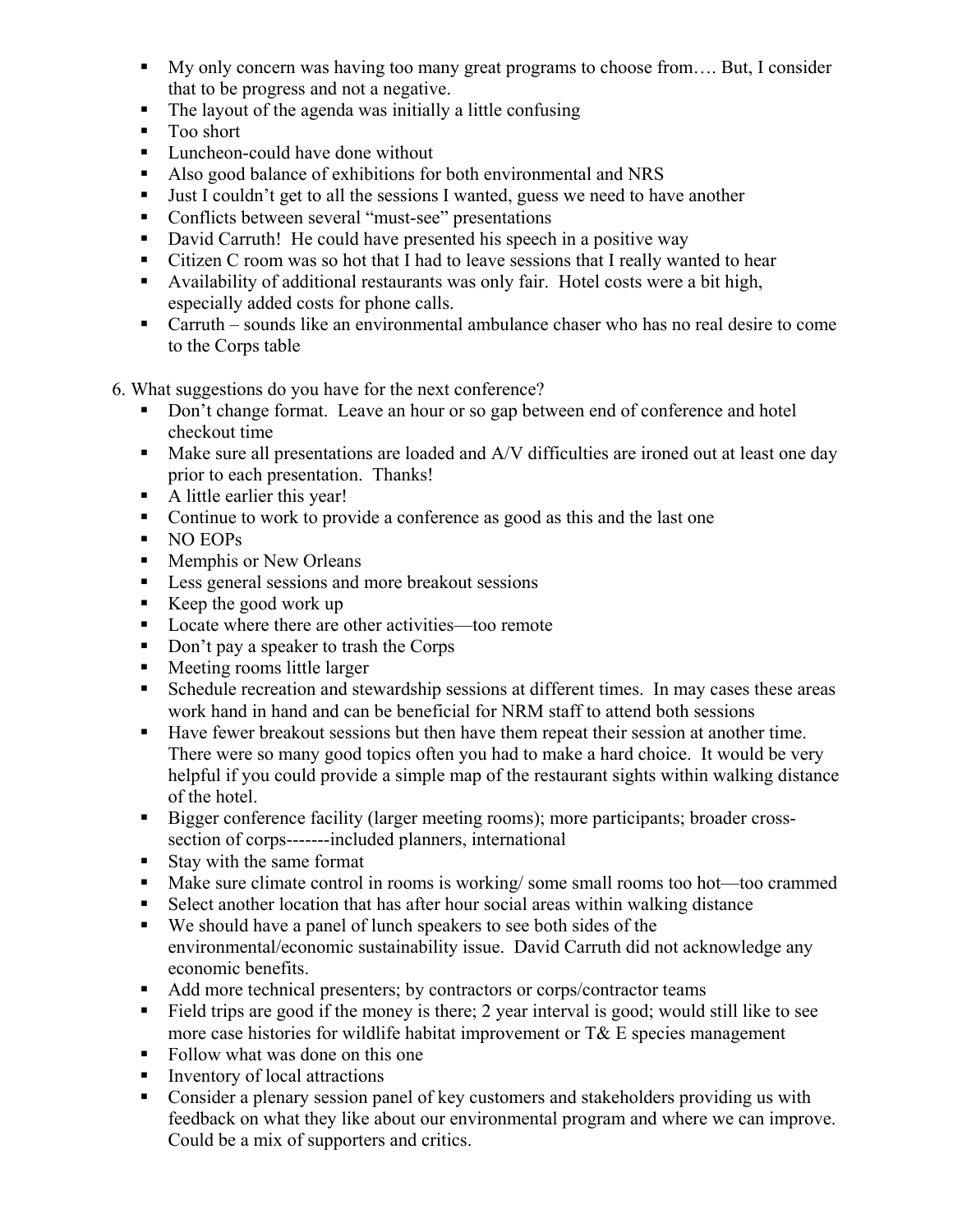- Reduce number of breakout sessions
- Let more staff attend
- Include some topics with broader application if you truly want cross-training exchange of information
- Keep ER  $&$  NR together in same conference
- Better vendors than last conference (2001) but still room for improvements. Need more "product" vendors along with the AEs and contractors. Get detailed info (when, where, how much) on the conference out to the field much sooner—6 months in advance! Get website up much sooner
- Hold it next year so the conference is alternating with the infrastructure conference and you reinforce EOP roll out & PMBP and EMS.
- Exerched work Exercise work
- Something like the oral history session—in another area!
- Post abstracts of presentations earlier
- I think we (NRM) don't have much in common with ER folks. Have next conference with Recreation & Stewardship emphasis. More recreation-oriented sessions.
- Start with overall themes: brownfields, urban restoration, wetland restoration, etc…. and develop theses into workshops
- There are many museums in the Fort Worth area, all close at  $5:00$  p.m. It would have been nice if evening hours could have been arranged for group visits at a few of them.
- Make Dubya gets invitation
- Invite more stakeholders to participate
- Would like to see program not divided into ER  $& NR$  since most topics are of interest to everyone
- None. Overall, this was an excellent conference. However, I would authorize and allocated more spaces for attendees. Our district, for instance, had only 3 spaces allocated.
- We need to invite our Army and other DoD customers
- The HQ presentations were valuable to provide the field information
- If Limit presentations, there were too many to attend. One could only attend a small percent of the presentations.
- Pull all parties having a role in environmental/ecological issues together to include planning
- Better integrate all aspects of the environment including cultural resources / aggressively seek speakers from outside traditional corps natural resource staff: project managers, archeologists, Native Americans, etc../ Would like to see session, next time, focused on a NR planning process (Civil Works Planning regs.)
- Ask the vendors to put on professional development session on topics which they are experts
- Every 2 years is a good spread
- More presentations by partners
- Do not invite the national wildlife speaker
- Suggest next conference at Memphis, TN
- Keep the wide variety of topics
- One day longer
- Get people involved who have experience in planning this level of conference. For instance, Jack Johnson's contributions were apparent.
- Name tags should also show persons position title so we better know each others field and the contractors know how to talk to us
- Room temperature fluctuations, competing talks that I would have liked to attend (but this is good).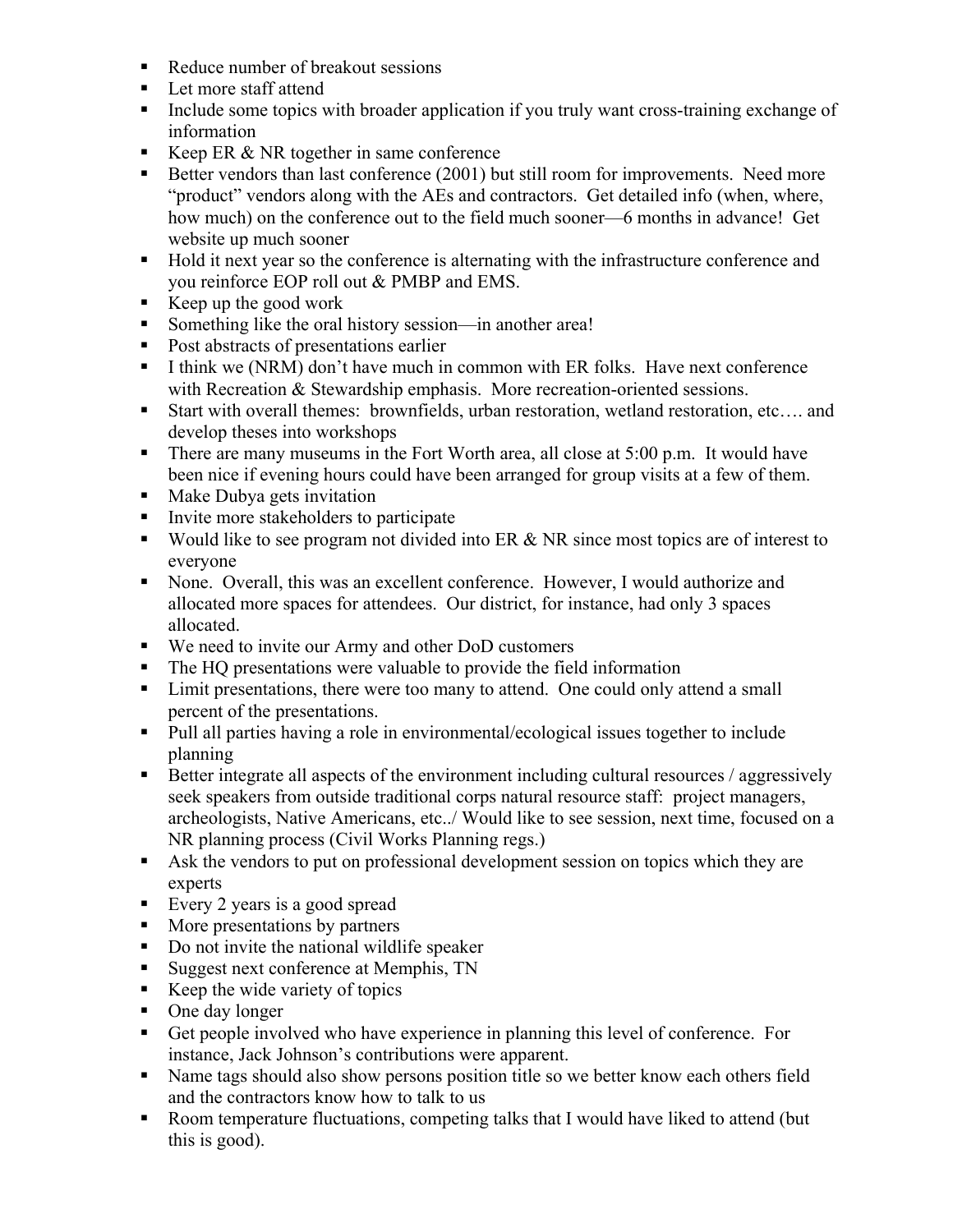- **Breaks should be 15 minutes not 30. Have both NR & ER sessions on same time frame** so you can cross over disciplines.
- Some EPA presence since the agency influences so much of what we do
- Map of meeting rooms and functions; map of local restaurants and activities
- Global Corps activities and issues
- More HQ presence to deliver messages/policies from the source rather than filtered down

7. Other comments:

- Good icebreaker, BBQ luncheon
- Keep doing what we're doing. Fostering good participation.
- Overall excellent conference!
- The microphones did not work well which made it difficult to hear in the large rooms. Ft. Worth did a great good. Thank you! Also encourage you to get more biotechnical engineering vendors.
- I would like to have had more NEPA related presentations. Maybe someone from counsel in OCE.
- Should have held the conference in Dallas. There are more after hour activities there rather than Ft. Worth
- Everything was first class! The conference notebooks were a classy touch. I appreciated seeing Ray, Dale, Gerald, Roger, and Gen. Morris again (and Darrell). The idea of "Skidboot" was appropriate for Texas. Thanks for this rewarding opportunity. HOOAH! Recommend doing this again in two years.
- Great recycling
- 20 minutes is not long enough for a workshop presentation, some of the workshop rooms were too small, luncheon speaker should not have been so negative about the Corps and discussed were positive to collaboratively work together
- To Fort Worth—"The team did a great job—experienced excellence"
- Wish that hotel had better online capabilities-slow connection and 30 minute limit on phone lines inhibited keeping up with email for work
- The name tag—include functional area: PM, planning, civil engineer, etc.
- Some of the speakers need to speak up at the breakout sessions
- Thanks to the local S.A.M.E. Partners. Need to get more participation/attendance from ER PMs. Mostly technical staff attended.
- Great job in pulling this together!
- My moderator started our session late (metropolitan-Wednesday morning) and let the first speaker run long. Then she cut my time to get back on schedule. I am so disappointed! I worked so hard on my talk and I didn't even get to show  $\frac{1}{4}$  of my slidesthe most important ones! I had a good message, a good crowd of listeners, and my presentation was ruined.
- Try to have more exhibitors with state of the art technology demonstrations. Incorporate time for formal (informal workshops at roundtable for specific, functional groups, i.e., HTRW IRP, P2 & Compliance, eco-restoration). It would be good to hear how your counterparts tackle the same problems that you face daily
- I salute the team—great conference! Only bad spot was David Carruth. He did not foster good relations between work and Corps.
- Thoroughly enjoyed Gen. Flowers presentation
- I believe conferences like this a valuable opportunity to meet with and share experiences with people from other districts. This promotes better cooperation between these districts when needed.
- One of the best organized, most efficiently run and best value for taxpayer conferences I have ever attended. The diverse, high quality presentations were extremely useful and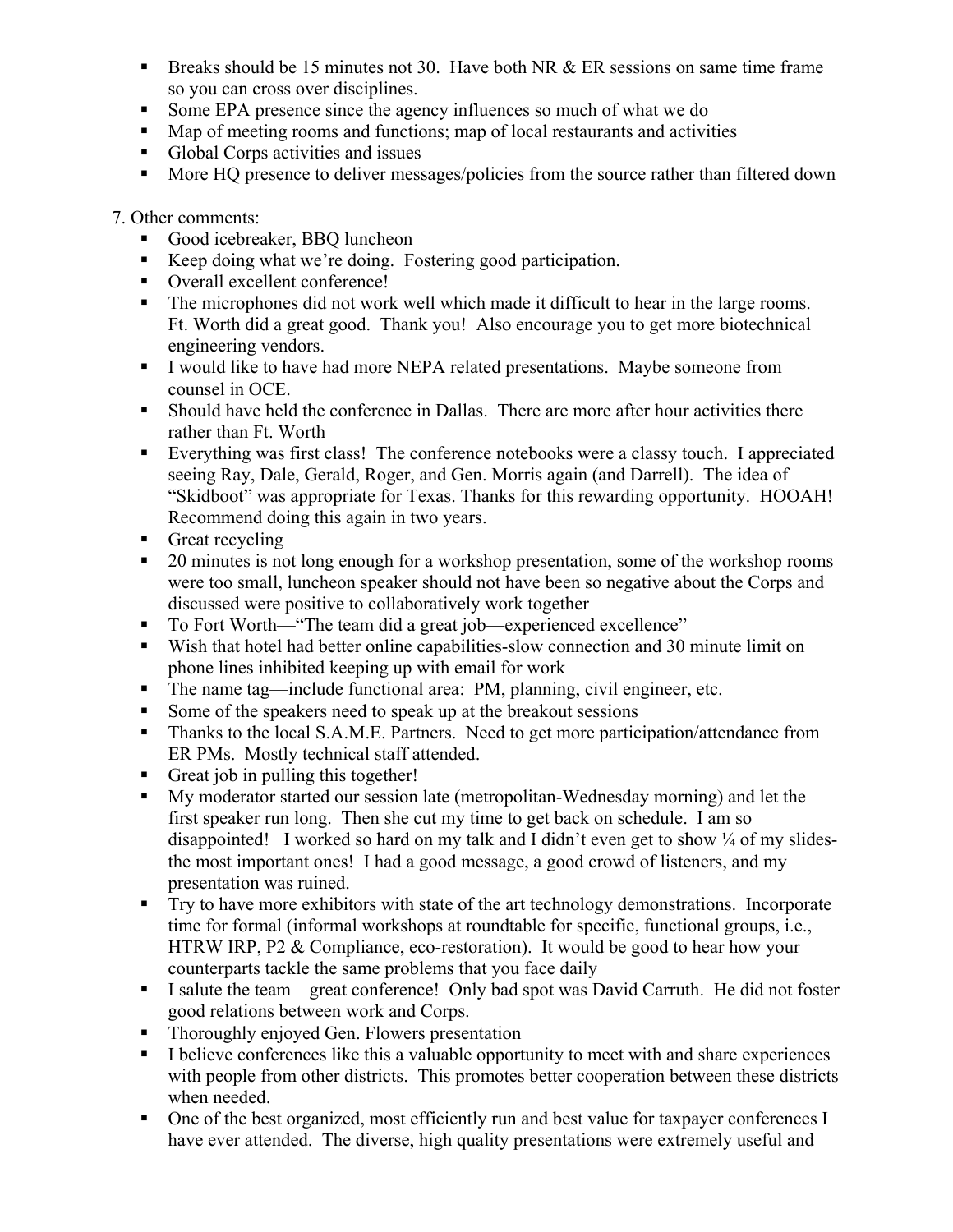informative. Great opportunity to network. Allowing ample break time (plus icebreaker, luncheon) for networking is very important and a good job was done pertaining to this. The only thing I had insufficient time for was seeing all of the exhibits. Opportunities provided, but I always had work to do or great folks to talk to. I also appreciate Larry Bogue's willingness to accommodate a separate committee meeting for me despite his myriad of responsibilities. Go SWD! Go Skidboot! Houahh!!!

- Good conference—thanks!
- I would like to see a Natural Resource/Recreation conference dedicated solely to NR/Rec. personnel. We need to allow more NR/Rec. personnel to attend.
- Suggest you compile a catalogue of training opportunities for staff  $\&$  review of career path information
- Next stop--> Orlando in 2005. Sad to host. Early June would be best time. SWD/Ft. Worth folks were very goods hosts for this year's conference. Registration was very quick and efficient.
- I had some co-workers say we should have an HTRW only conference. I strongly disagree. I think we need to pull al our environmental, natural resources, and planning folks together from both the CW and MP sides of the house. Let's stop separating disciplines if we expect synergy from acting corporately!
- Eliminate the redundancy. Some presentations, or the same material, were presented more than once. That's good when schedule conflicts occur, but if all the information is available to everyone, it would be unnecessary
- Seating was too close-there were enough empty chairs that extra isles would have been feasible
- Invite our customers so that we can discuss and focus on their needs-customers being: army, air force, EPA, etc….
- For the next ones, how about: Seattle, WA; Austin, TX; Tucson, AZ; Taos, NM; or London England?
- Nice job, Heidi
- Overall very good. Most sessions did not really tell how these related to the EOP's there were many missed opportunities in that respect. Speakers were knowledgeable. All the hosts were great-wish they cold have enjoyed more of the conference. To truly broaden interest outside functional areas, you need topics of broader application and with shorter title!
- Use of acronyms-some are a mystery perhaps a list to be included with our registration packet next time, and great zipper pouch… it will be used.
- Focus on the workshop approach, with more specific goals and objectives
- The "tracks" were not coordinated so people could go to other track sessions, times didn't match up
- The number and diversity of the breakout sessions allowed me to maximize the benefits of attending. The Legends of NRM sessions was fantastic.
- For future conferences please ask everyone to turn the ringer off on their cell phones. EVERY session I attended a cell phone rang. I think this is disrespectful to the speaker(s) and disruptive to attendees.
- Totally enjoyed the NR history session!!!
- Great job! Quite an improvement over Portland!
- During development of the agenda, there seemed to be some confusion-possibly too many people involved? Publish agenda earlier to help districts decide who will attend. Reusable/recycled conference materials great idea. Earth Day Every Day!
- Lunch speaker—good to bring in outside areas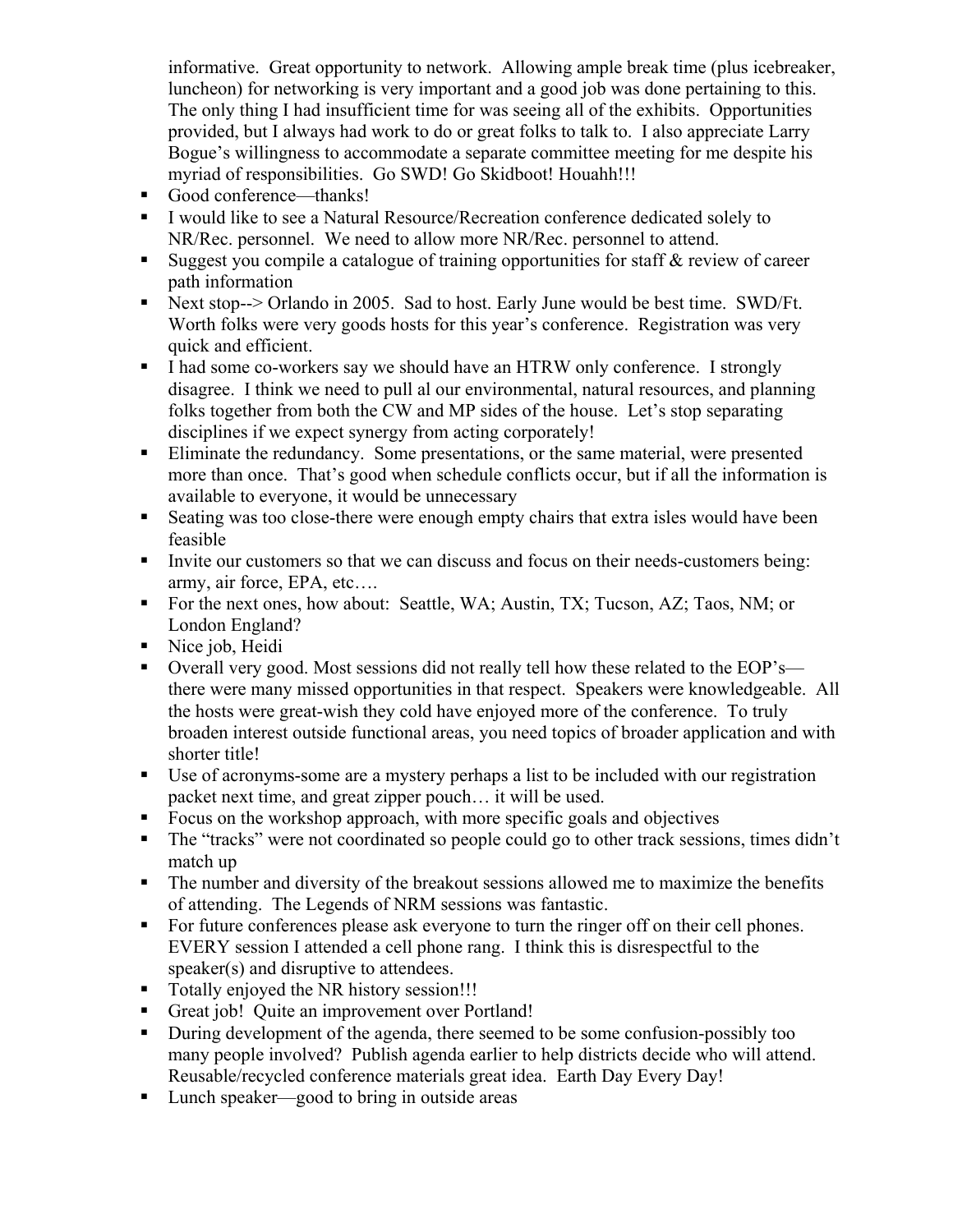- The conference planning team should e commended for the excellent job they did organizing the event. Things ran very smoothly. Placing the actual presentations of the web after the conference is a great way to facilitate more info sharing. Good job!
- David Curruth was great. Good job on bringing in another view/perspective.
- This was a wonderfully well-run conference. Everything went smoothly.
- Most cultural resources are physical resources situated in, and directly related to, natural resources. "Environmental" resources should be viewed as including such resources. This follows definition of the environment comprehensively, as defined under NEPA regs. (see "Human Environment"). This also better integrates aspects of social issues which inevitably are part of natural resource management.
- The vendors made the conference special! The conference should be  $\frac{1}{2}$  to 1 day longer. Otherwise, it was great!
- SWF townhall  $\omega \sim 2.00$  lasted about 1 hr. longer- room was to be readied for history session by 5:00
- I visited with the lake manager, regarding unlawful water collecting on corps lakes, particularly along shorelines, draw down, etc.. This manager indicated there "was nothing that could be done" regarding that problem. I disagree with that position. Education programs, an example, can be developed using help from state archeologists and volunteer groups. Next ENV conference should include a session offering speaker addressing this issue. With enough advance notice, quality speakers from within the Corps, and specialist OUTSIDE the Corps, can be found. Native American perspective on this also could be presented. (Memphis District 901-544-0704)

My functional area is: \_\_\_\_\_\_\_\_ Natural Resources (SEE ATTACHED) \_\_\_\_\_\_\_\_ Environmental \_\_\_\_\_\_\_\_\_ Planning

**Thank you for your input!**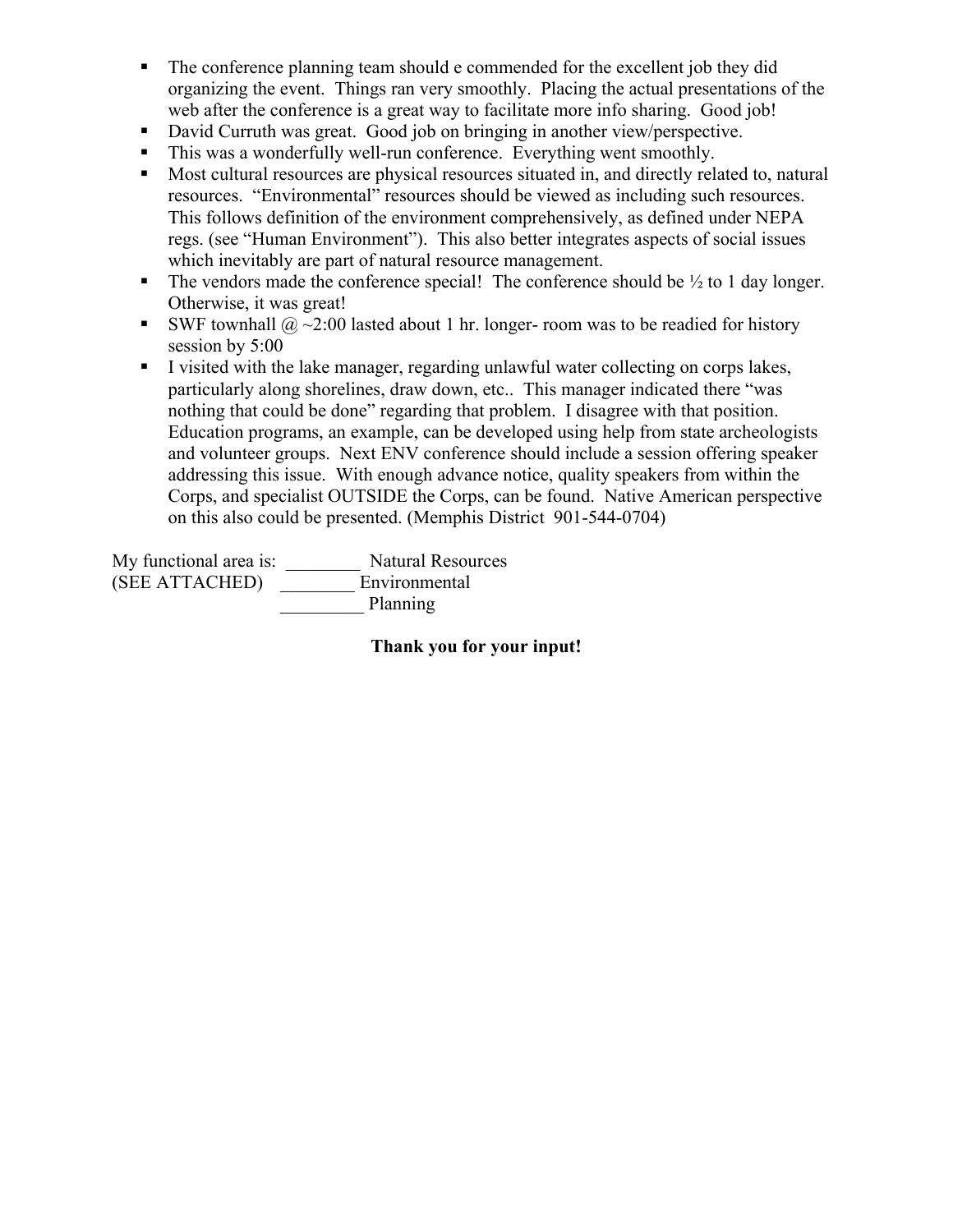#### *Breakout Session Evaluation - USACE Environmental & Natural Resources Conference 2003 Fort Worth, TX – 28 April to 1 May 2003*

1:30-2:20

Title of Session: EMS BASICS Date and Time of Session: 29 APRIL 03

Speaker: Janice Smith

Overall impression of the topic/presentation: **Excellent Good Poor 1 2 3 4 5** 

Strong points of the presentation: WELL ORGANIZED AND THOROUGH

Weak points of the presentation: NOT ENOUGH TIME FOR DISCUSSION

Other comments: TOPIC SHOULD BE SUBJECT OF WORKSHOP

\*\*\*\*\*\*\*\*\*\*\*\*\*\*\*\*\*\*\*\*\*\*\*\*\*\*\*\*\*\*\*\*\*\*\*\*\*\*\*\*\*\*\*\*\*\*\*\*\*\*\*\*\*\*\*\*\*\*\*\*\*\*\*\*\*\*\*\*\*\*\*\*\*\*\*\*\*\* \*\*\*\*\*\*\*\*\*\*

*Breakout Session Evaluation - USACE Environmental & Natural Resources Conference 2003 Fort Worth, TX – 28 April to 1 May 2003* 

Title of Session: CORPS TEAM WORKS TO RESTORE Date and Time of Session: 29 APRIL  $-3:40$ 

WATERSHED DAMAGED BY ACID MINE DRAINAGE

Speaker: Mark Kessinger

Overall impression of the topic/presentation: **Excellent Good Poor 1 2 3 4 5** 

Strong points of the presentation: CONCISE, WELL ILLUSTRATED, CLEAR, INFORMATIVE OF PROCESS OF RECOVERY FROM START TO FINISH, THOUGHT-PROVOKING

Weak points of the presentation: NONE

Other comments:

\*\*\*\*\*\*\*\*\*\*\*\*\*\*\*\*\*\*\*\*\*\*\*\*\*\*\*\*\*\*\*\*\*\*\*\*\*\*\*\*\*\*\*\*\*\*\*\*\*\*\*\*\*\*\*\*\*\*\*\*\*\*\*\*\*\*\*\*\*\*\*\*\*\*\*\*\*\* \*\*\*\*\*\*\*\*\*\*

*Breakout Session Evaluation - USACE Environmental & Natural Resources Conference 2003 Fort Worth, TX – 28 April to 1 May 2003*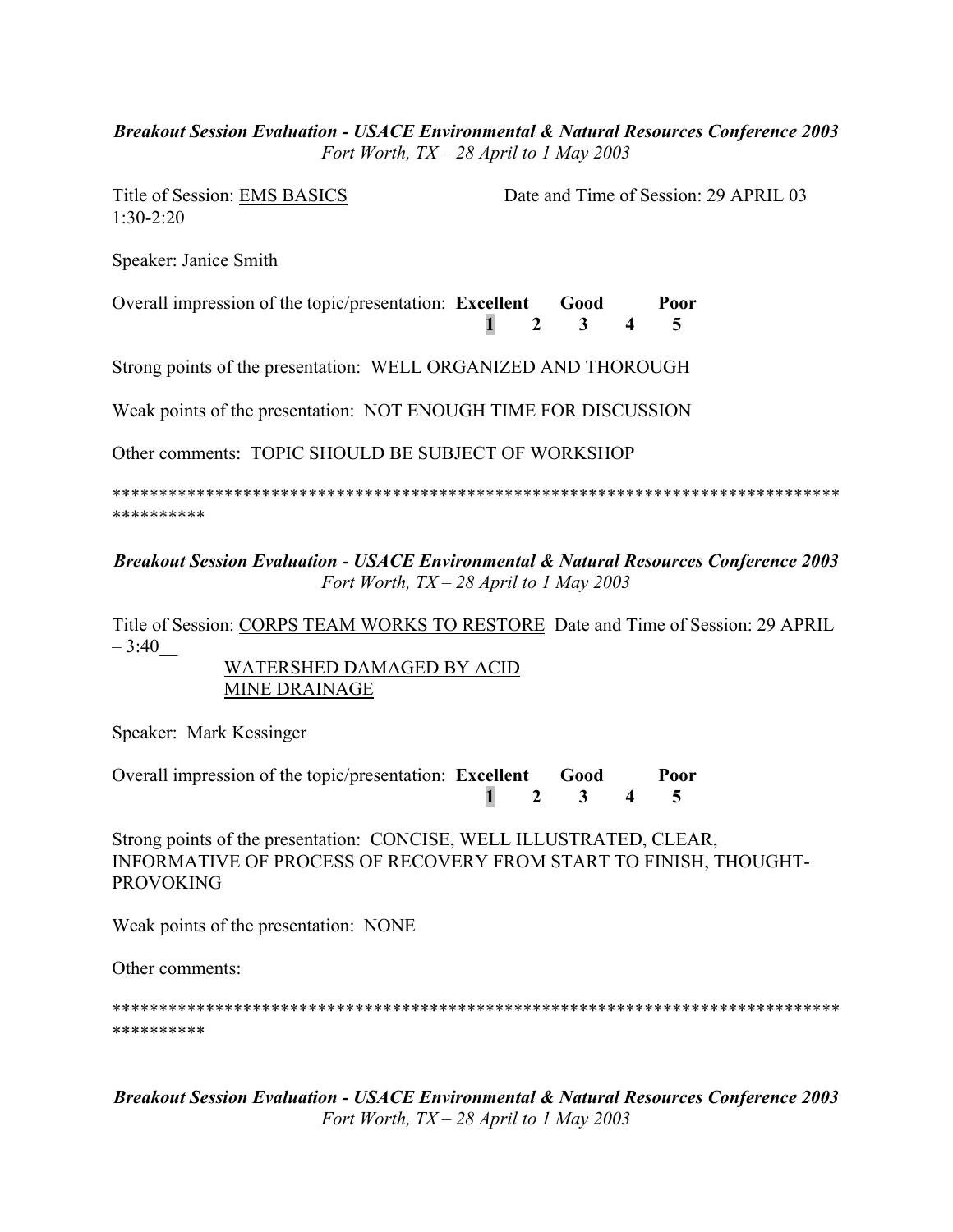Title of Session: COE ABANDONED MINE LAND Date and Time of Session: 29 APRIL – APPX 3:15

## RESEARCH PROGRAM

Speaker: Kate White, CRRL

Overall impression of the topic/presentation: **Excellent Good Poor 1 2 3 4 5** 

Strong points of the presentation: ALWAYS ENJOYABLE TO HEAR KATE; VERY GOOD INFORMATION & VERY PROFESSIONAL, TIME WELL SPENT

Weak points of the presentation: NONE

Other comments:

\*\*\*\*\*\*\*\*\*\*\*\*\*\*\*\*\*\*\*\*\*\*\*\*\*\*\*\*\*\*\*\*\*\*\*\*\*\*\*\*\*\*\*\*\*\*\*\*\*\*\*\*\*\*\*\*\*\*\*\*\*\*\*\*\*\*\*\*\*\*\*\*\*\*\*\*\*\* \*\*\*\*\*\*\*\*\*\*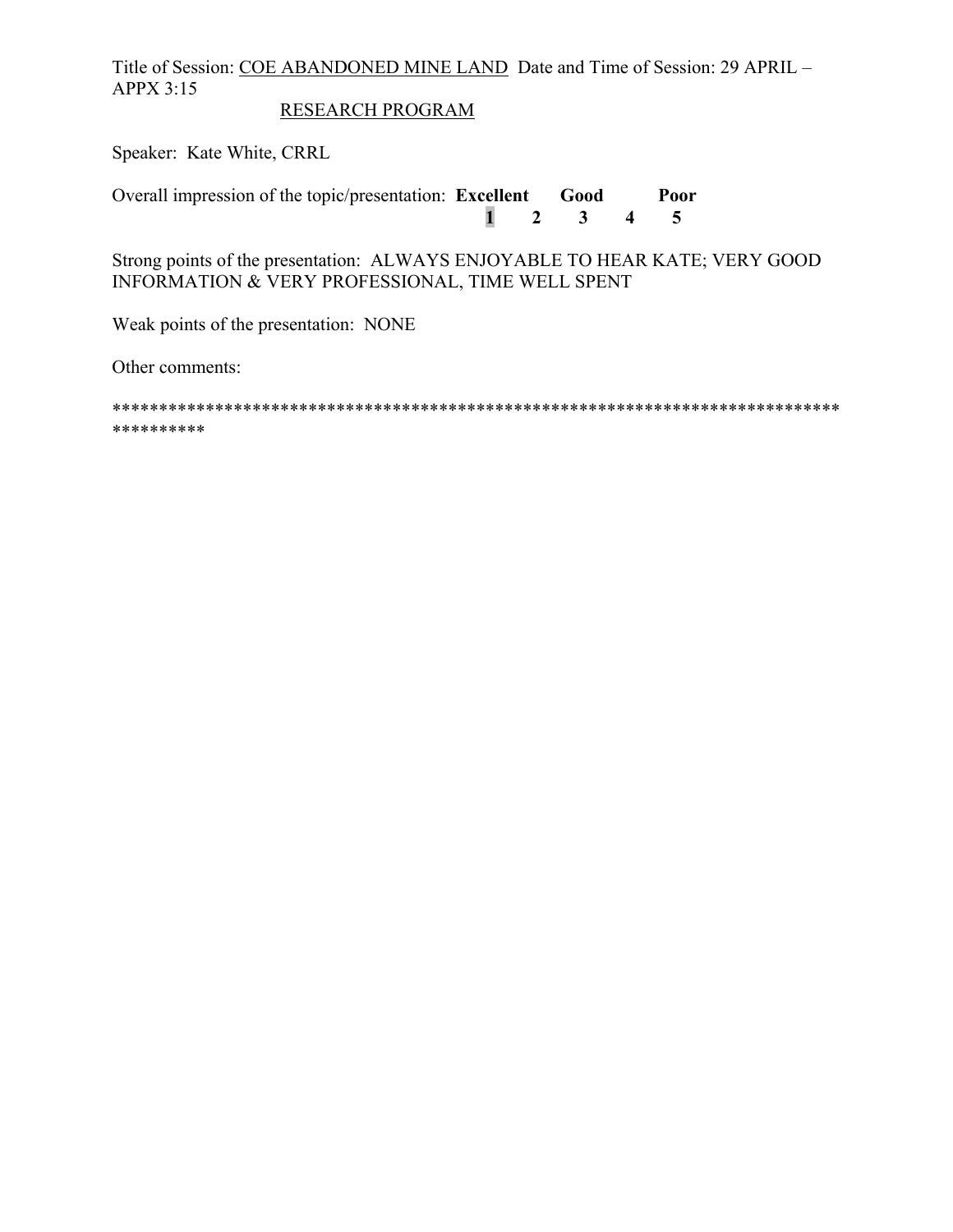# **CONFERENCE EVALUATION**



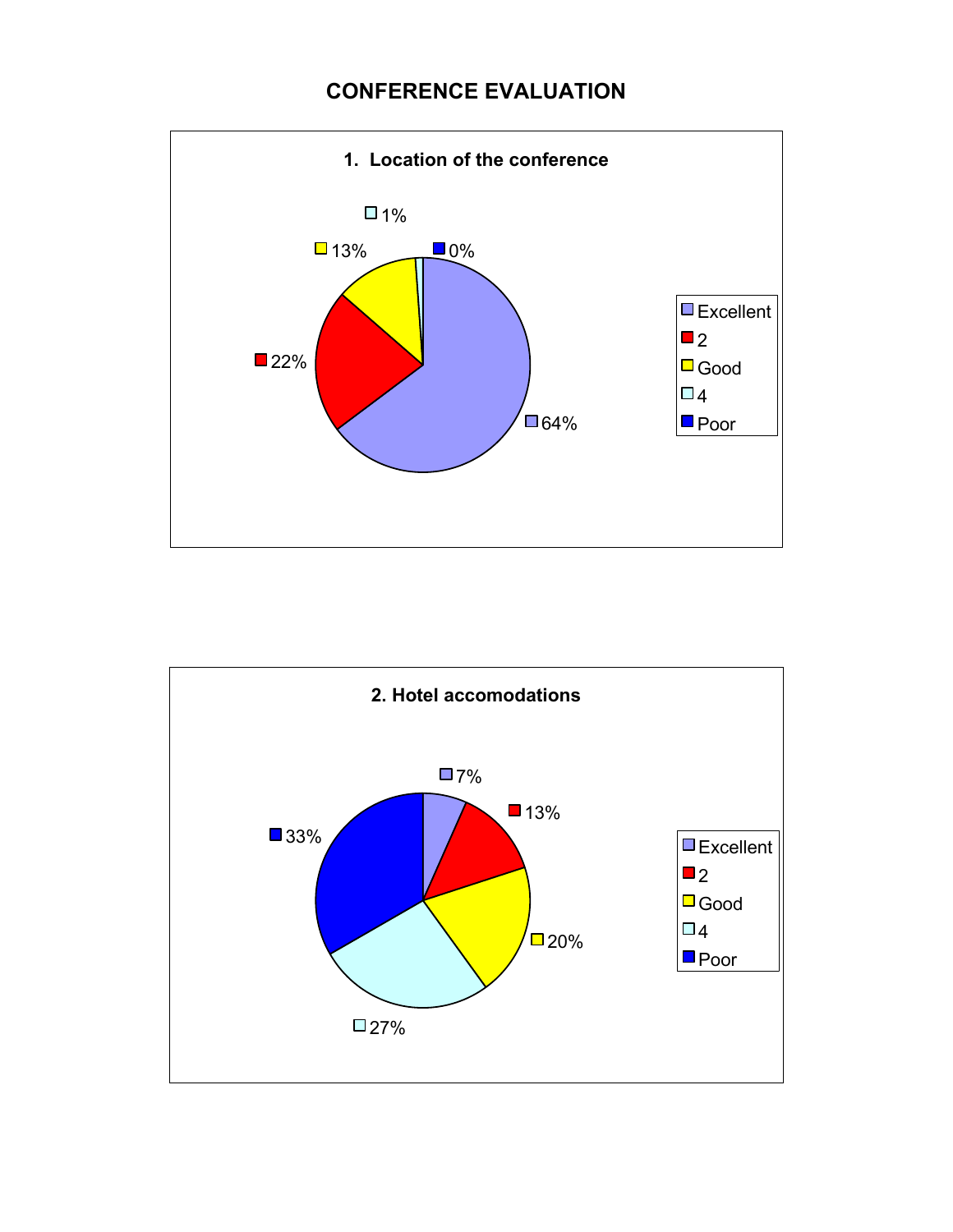

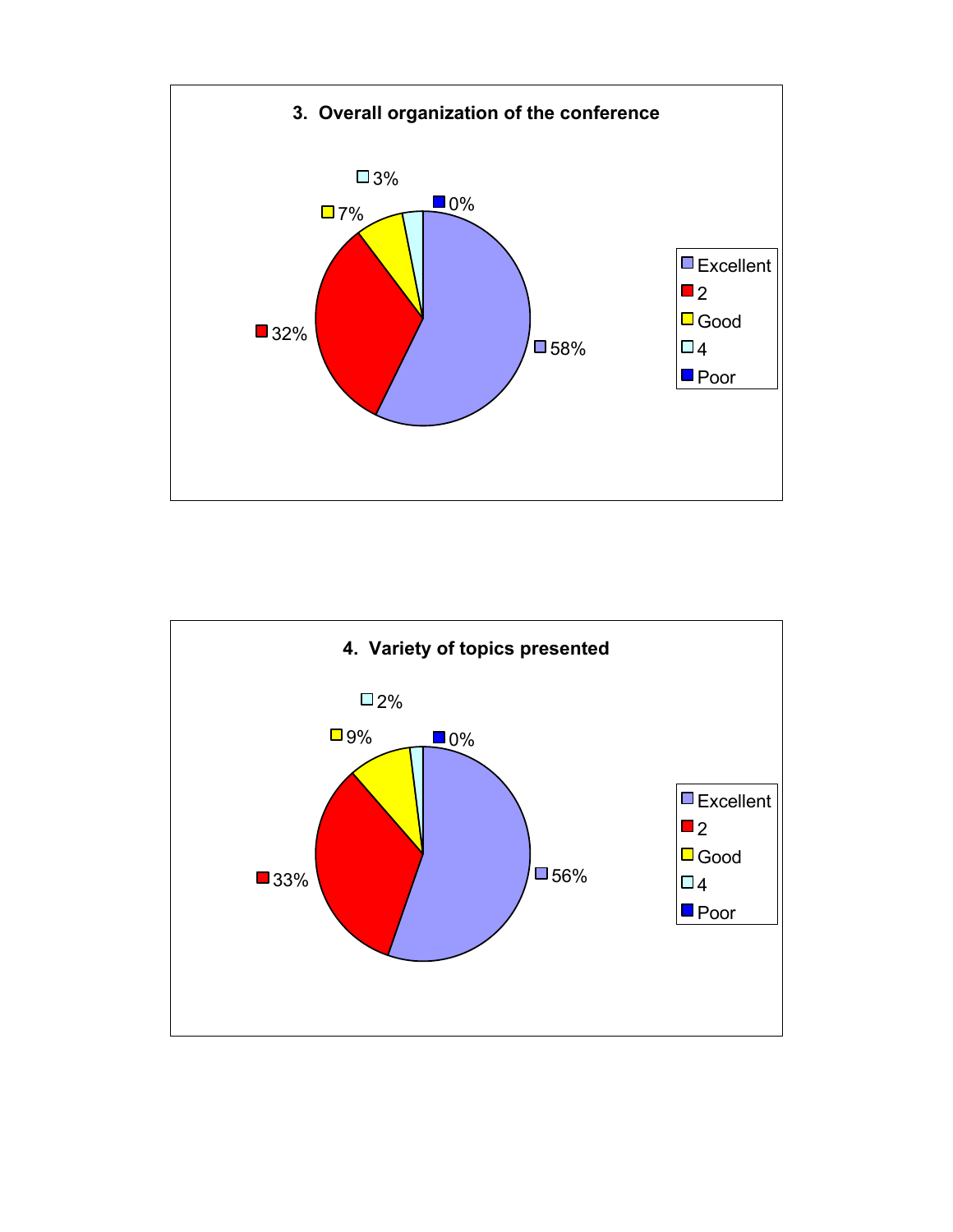

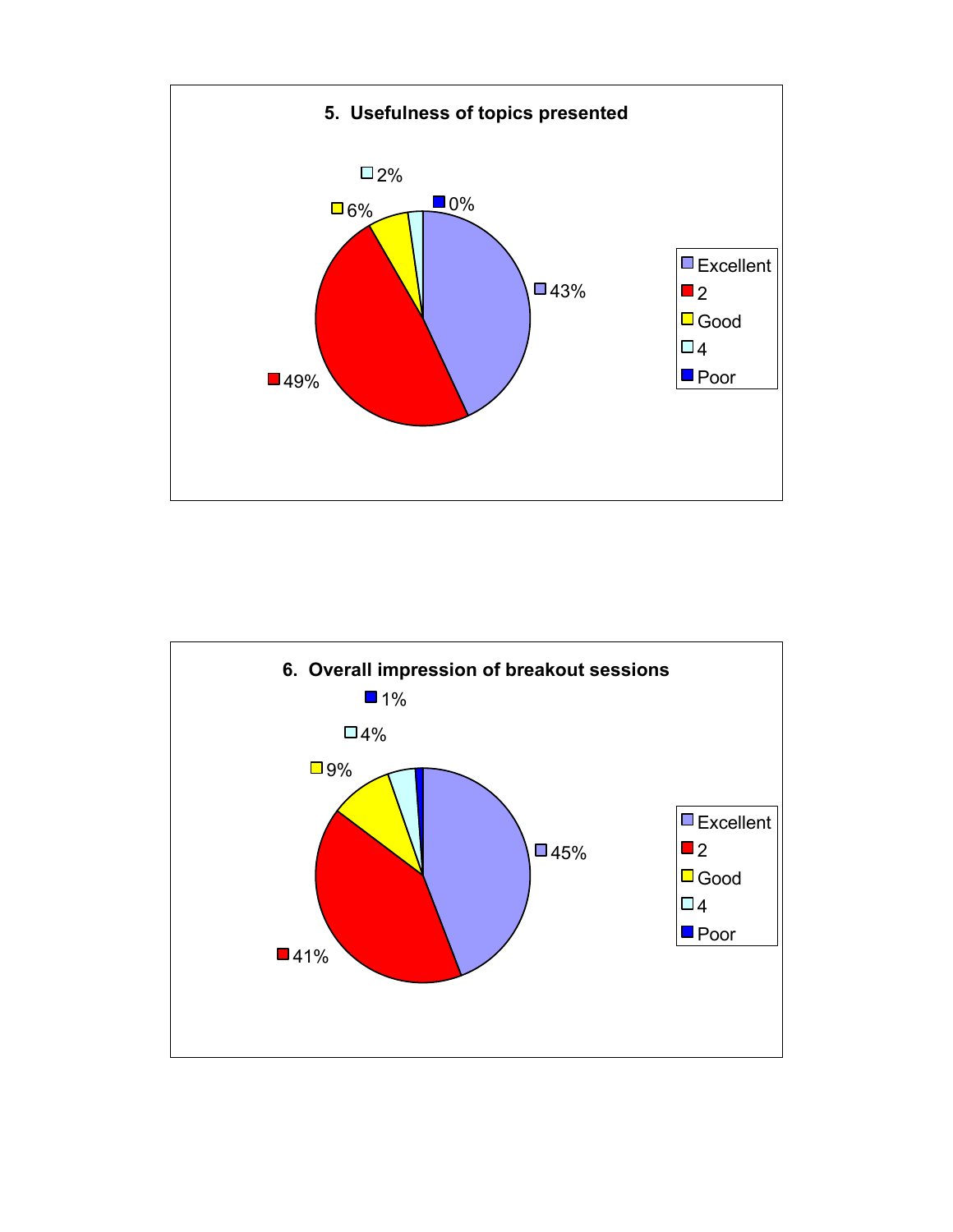

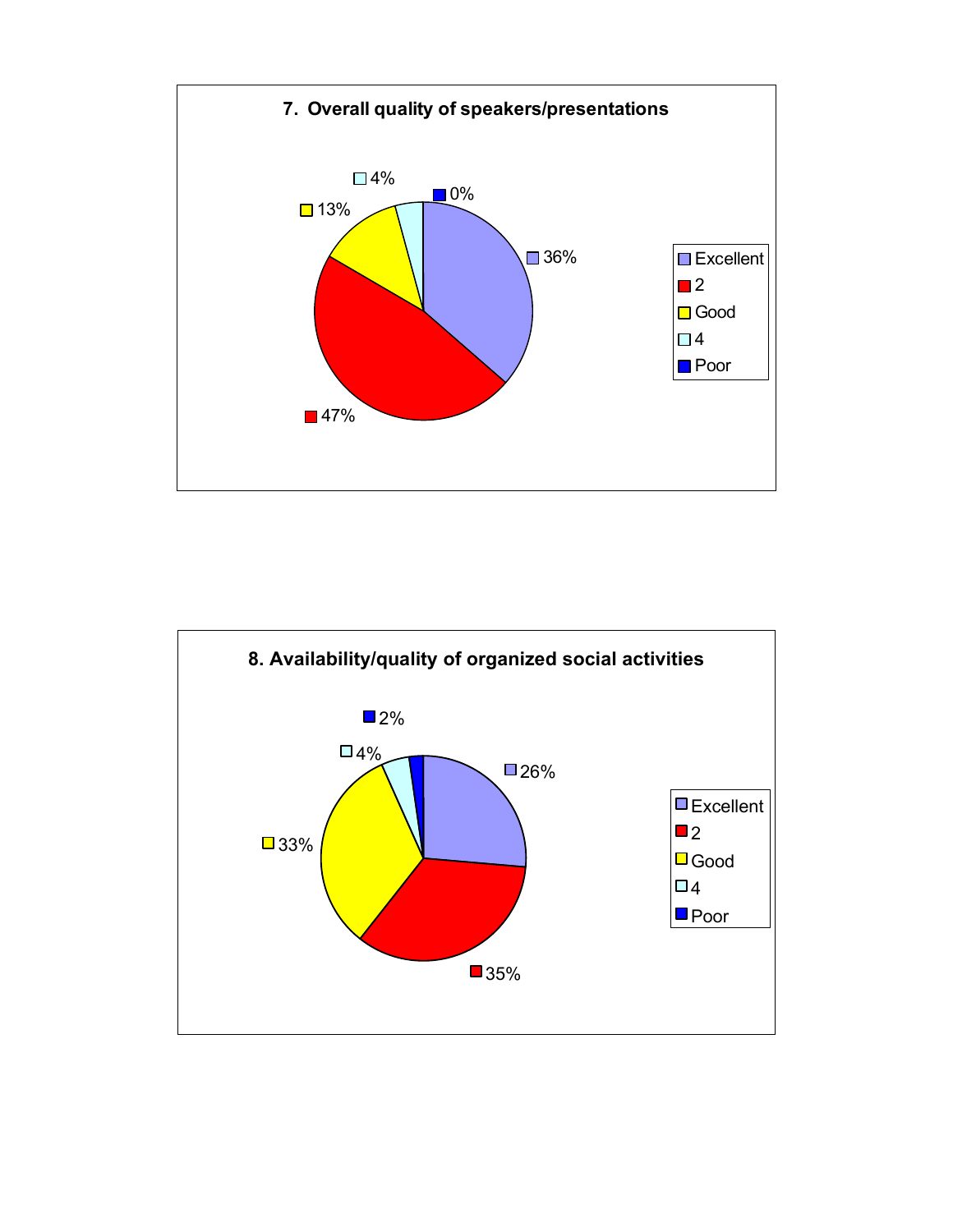